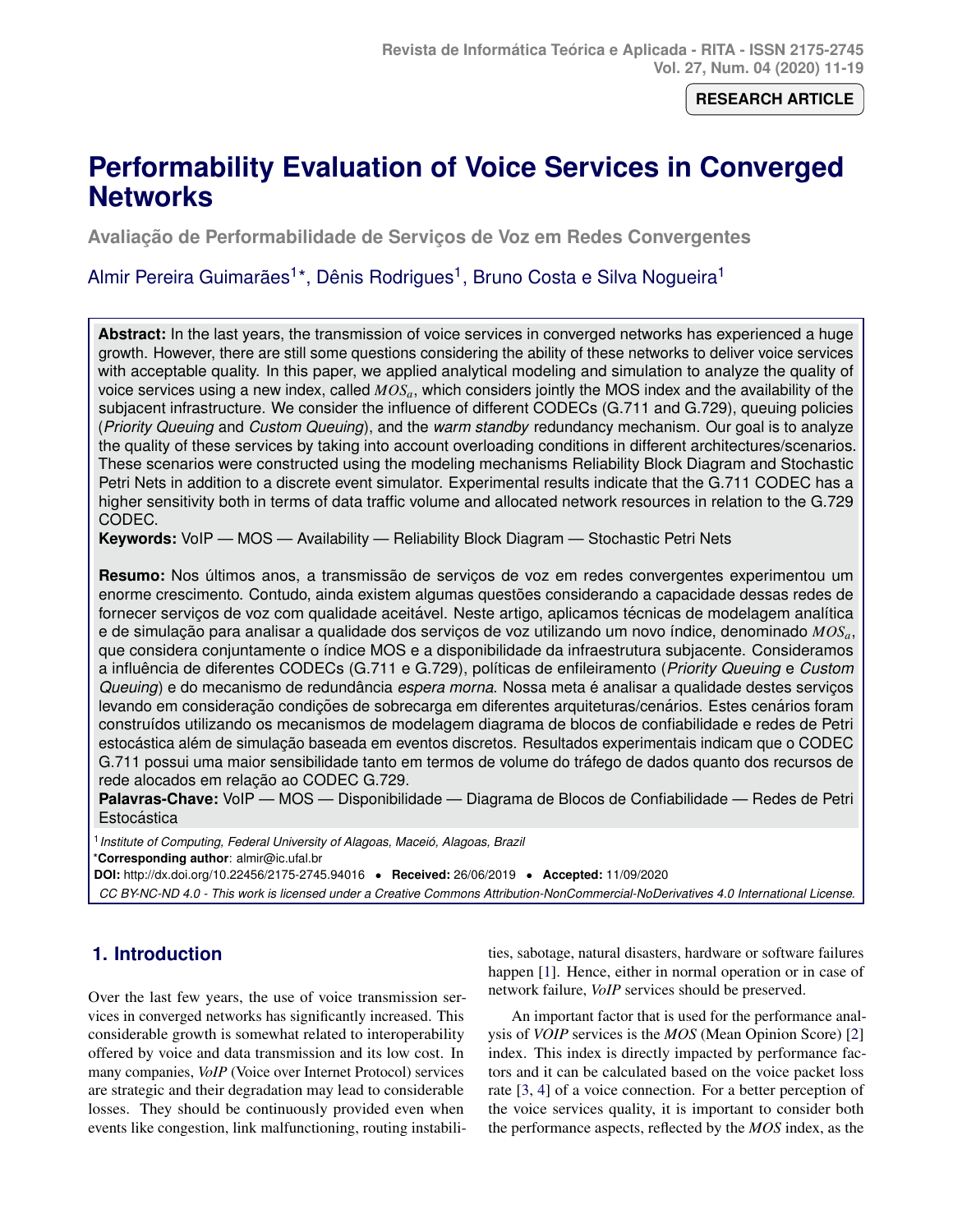<span id="page-1-2"></span><span id="page-1-1"></span>

availability aspects of these services. Our work analyzes the behavior of voice services using a new index, called *MOSa*, which considers jointly the MOS index and the availability [\[5\]](#page-6-4) of the subjacent infrastructure. Several scenarios and architectures were constructed through different *CODECs* (Coder-Decoder), such as *G.711* [\[6\]](#page-6-5) and *G.729* [\[7\]](#page-6-6); queuing policies, such as *Custom queuing* [\[8\]](#page-6-7) and *Priority Queuing* [\[9\]](#page-6-8); and the *warm standby* redundancy mechanism [\[10\]](#page-6-9). Due to the system inexistence and costs of settings, analytical and simulation models are adopted as a strategy for a quantitative analysis.

The proposed scenarios and architectures were constructed using Graphical Network Simulator-3 (*GNS-3*) [\[11\]](#page-6-10) and *Mercury* [\[12\]](#page-6-11) tools. For measuring performance, simulation environments using *GNS-3* tool are utilized. *GNS-3* is a software emulator for complex networks, launched in 2008. In turn, for dependability evaluation we used analytical models built with the *Mercury* tool. *Mercury* has been conceived to allow dependability/sustainability evaluation of general systems. The corresponding dependability models were created using the Reliability Block Diagram (*RBD*) [\[10\]](#page-6-9) and Stochastic Petri Nets (*SPN*) [\[13\]](#page-6-12) modeling mechanisms following a hierarchical approach.

The rest of this paper is organized as follows. Section [2](#page-1-0) presents the state of the art in this area. Section [3](#page-2-0) describes the network infrastructure models. Section [4](#page-3-0) explains the adopted methodology in order to construct and analyze different scenarios. Section [5](#page-3-1) presents the evaluation of the performance and dependability scenarios, concerning different *CODECs*, queuing policies and the *warm standby* redundancy mechanism. Finally, Section [6](#page-5-0) concludes the paper and introduces ideas for future research works.

# <span id="page-1-0"></span>**2. Related Work**

In the last few years, much has been done to deal with issues relating to performance or dependability of real time applications, such as *VoIP* services [\[14,](#page-6-13) [15,](#page-7-0) [16,](#page-7-1) [17,](#page-7-2) [18,](#page-7-3) [19,](#page-7-4) [20,](#page-7-5) [21,](#page-7-6) [22\]](#page-7-7). Initially, Reference [\[14\]](#page-6-13) provides an insight into the impact of *TCP* segmentation in *VoIP* monitoring and the solution that has been applied to face it. This study focuses on voice signaling messages which include relevant data during calls negotiation. The importance of such messages is justified because if they are lost, monitoring tools may produce erroneous statistics and lose the corresponding multimedia transmissions.

In turn, the work presented in [\[15\]](#page-7-0) simulates the *VoIP*

<span id="page-1-4"></span><span id="page-1-3"></span>over IEEE 802.11b and 802.11e wireless local area networks (*WLAN*) with different *CODECs* by using the *NS-2* tool (Network Simulator-2). The main objectives were to analyze the Mean Opinion Score (*MOS*), throughput, and packet drop rate of *VoIP* traffic. It was found that the *CODEC* G.711 provides the best quality of *VoIP* calls for the network scenarios analyzed.

In [\[16\]](#page-7-1), a systematic approach for quantifying the reliability of enterprise *VoIP* networks is presented. It identifies two key challenges for designing enterprise *VoIP* service infrastructure: i) there are no universally accepted objectives or standards for the reliability of the enterprise *VoIP* services; ii) there is no well known common set of reliability metrics to be used in enterprise *VoIP* service planning. [\[16\]](#page-7-1) presents an enhanced method and procedure for reliability calculation, using a network matrix representation and *RBD*.

The authors of [\[17\]](#page-7-2) focuse on network impairments that can seriously degrade *VoIP* performance, based on different queuing mechanisms. Three different mechanisms, DropTail (*FIFO*), *RED* and *DiffServ*, and their effects are analyzed. Measurements of jitter, end to end delay and packet loss are studied. Experimentation has proven that under burst traffic conditions up to a congestion level, *DiffServ* seems to perform better in all three categories examined.

[\[18\]](#page-7-3) evaluates, with measurements, the effect of the voice *CODECs*, G.711, G.729, and G.723.1, on the quality of *VoIP* calls over a *MANET* in a real indoor environment which includes a corridor within a university campus.

[\[19\]](#page-7-4) analyzes and plans the capacity of a real enterpriseclass voice gateway system, which supports the voice communication of six university campuses. It was proposed the use of computer modeling and simulation for planning the critical resources of the investigated gateway system. Different scenarios are simulated to assess the current and future capacity of the system under study.

In turn, [\[20\]](#page-7-5) investigates and compares the performance of the G.711, G.723 and G.729 *CODECs* on *SIP* architectures. It analyzes parameters such as jitter, throughput and *MOS*. The *Opnet* tool was used in order to compare the different *CODECs*.

The work in [\[21\]](#page-7-6) utilizes simulation to determine the optimal values of Transmission Oportunity (*TXOP*) and Frame Aggregation (*FA*) that maximizes *VoIP* capacity. *TXOP* and *FA* are two important Medium Access Control (*MAC*) Layer enhancements provided by IEEE 802.11n standard. The voice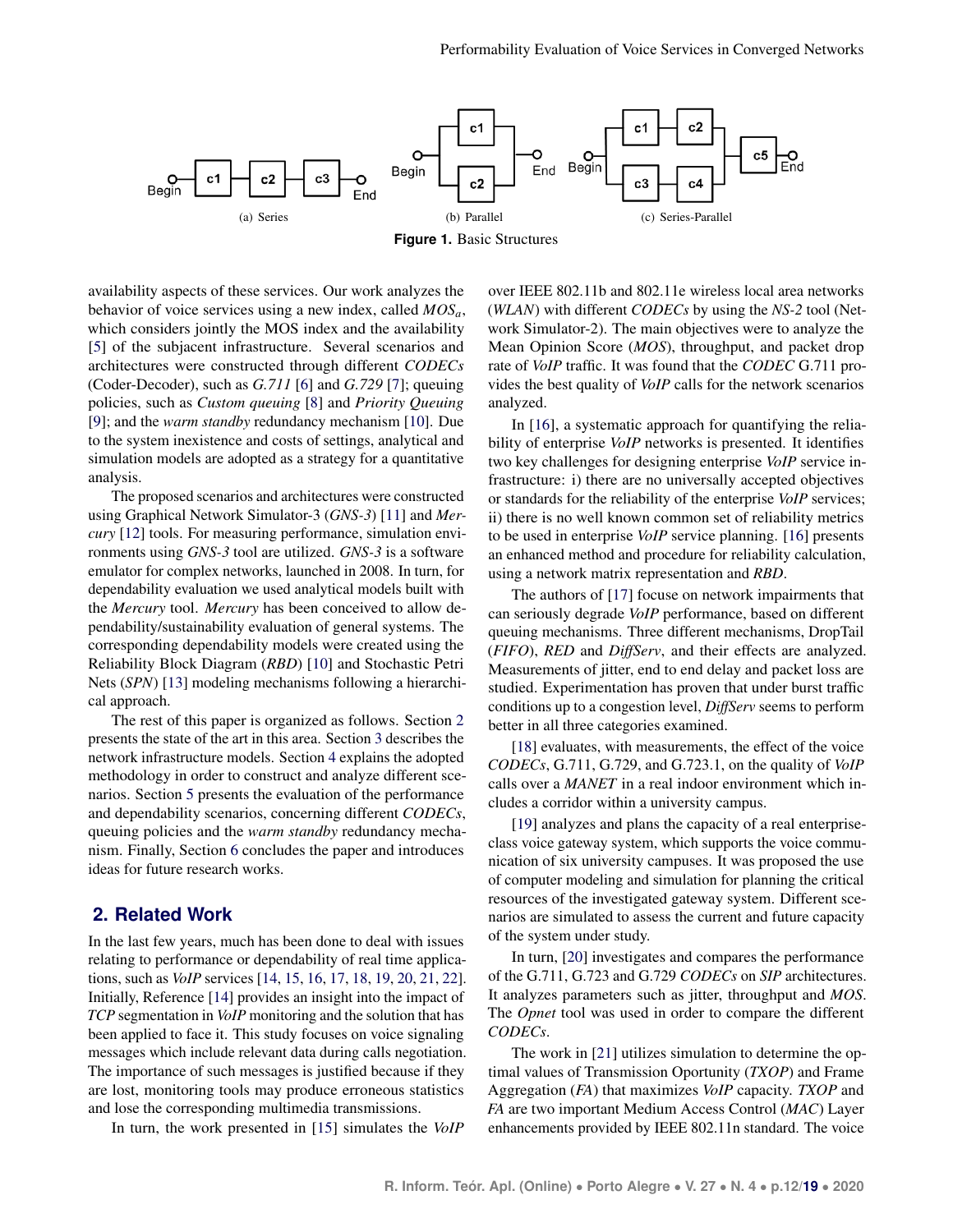capacity is calculated when optimal values of *TXOP* and *FA* are simultaneously used. Additionally, the *VoIP* capacity over User Datagram Protocol (*UDP*) and *TCP* Friendly Rate Control (*TFRC*) protocol in the presence of Transmission Control Protocol (*TCP*) traffic is determined. Finally, Reference [\[22\]](#page-7-7) analyses the Quality of Service (*QoS*) of *VoIP* in 802.11ac networks under varying networking conditions. It measured various *QoS* metrics such as throughput, jitter, latency, loss ratio and Mean Opinion Score (*MOS*) using an Extended Service Set (*ESS*) testbed with *IPv4* and *IPv6* as network layer protocols. The result shows a degradation in *VoIP* quality when background traffic increases. *IPv6 VoIP* calls had a better Quality compared to *IPv4* calls.

Researchers have used different approaches, however note that none of them deal jointly with issues of performance and dependability of *VoIP* services. This research extends our preliminary works in [\[23,](#page-7-8) [24,](#page-7-9) [25\]](#page-7-10) merging performance and dependability issues and proposing the *MOS<sup>a</sup>* index that correlates MOS index and the availability of the subjacent infrastructure in different scenarios and architectures. The proposed index reflects, in a more realistic way, the effects of availability on the voice services quality. In addition, hierarchical models, which consider the main components of the infrastructure, are proposed to calculate its availability.

## <span id="page-2-0"></span>**3. Network Infrastructure Models**

This section presents the base models for quantifying the availability metric of converged network infrastructures. The proposed models are generic enough to represent a wide variety of mechanisms found in real converged networks infrastructures.

### **3.1 RBD Models**

The most common structures on converged network topologies are serial, parallel and both [\[26\]](#page-8-1). Figure [1](#page-1-1) depicts three examples where the blocks  $(C_1, C_2, C_3, C_4$  and  $C_5$  components) are arranged through series (Figure [1\(a\)\)](#page-1-2), parallel (Figure  $1(b)$ ) or series-parallel (Figure  $1(c)$ ) compositions. A series structure on a set of components means that for the whole subsystem to work, every component has to be functioning. Assuming a structure with *n* components in series, the availability (reliability) [\[10\]](#page-6-9) is obtained by:

$$
P_{(s)}(t) = \Pi_{i=1}^{n} P_i(t)
$$
\n(1)

where  $P_i(t)$  is the availability or the reliability of block *i*. On the other hand, a parallel structure means that the whole subsystem can function if at least one (or more) of the components is working. Taking into account *n* components in a parallel structure, the system availability (reliability) is:

$$
P_{(p)}(t) = 1 - \Pi_{i=1}^{n} (1 - P_i(t))
$$
\n(2)

In order to calculate the availability (reliability) of a seriesparallel structure, the serial results must be combined and

<span id="page-2-1"></span>

<span id="page-2-2"></span>**Figure 2.** SPN Building Blocks

placed into parallel equations. For other examples and closedform equations, the reader should refer to [\[10\]](#page-6-9).

### **3.2 SPN Models**

This section briefly presents the *SPN* building blocks [\[27\]](#page-8-2) for obtaining dependability metrics.

#### **3.2.1 Simple Component**

Figure [2\(a\)](#page-2-1) shows the dependability model of a generic simple component. This component is characterized by the absence of redundancy. Places *X ON* and *X OFF* are the model component's activity and inactivity states.

The *MTTF* (Mean Time To Failure) <sup>[1](#page-0-0)</sup> and *MTTR* (Mean Time To Repair)<sup>[2](#page-0-0)</sup> parameters represent the delay associated with the transitions *X MTTF* (in our study, label "*X*" must be applied according to the component name) and *X MTTR* respectively.

#### **3.2.2 Warm Standby Model**

Figure [2\(b\)](#page-2-2) shows the dependability model of the *warm standby* [\[10\]](#page-6-9) redundancy approach. Places *X ON*, *X OFF* represent the activity and inactivity states of the components. Place *X Sp ON* represents the spare (*Sp*) component of *X* in nonoperational state. In turn, place *X OSp ON* represents the spare component of *X* in operational (*OSp*) state. Initially, the spare component is in the non-operational state. As the main component fails, the transition *X ACTSp* is enabled. Its

<sup>&</sup>lt;sup>1</sup>This parameter is supplied by the manufacturer.

<sup>&</sup>lt;sup>2</sup>This parameter is closely related to the maintenance policy adopted by organizations, which depend on equipment and site criticality as well as on the associated delays needed to reach remote locations.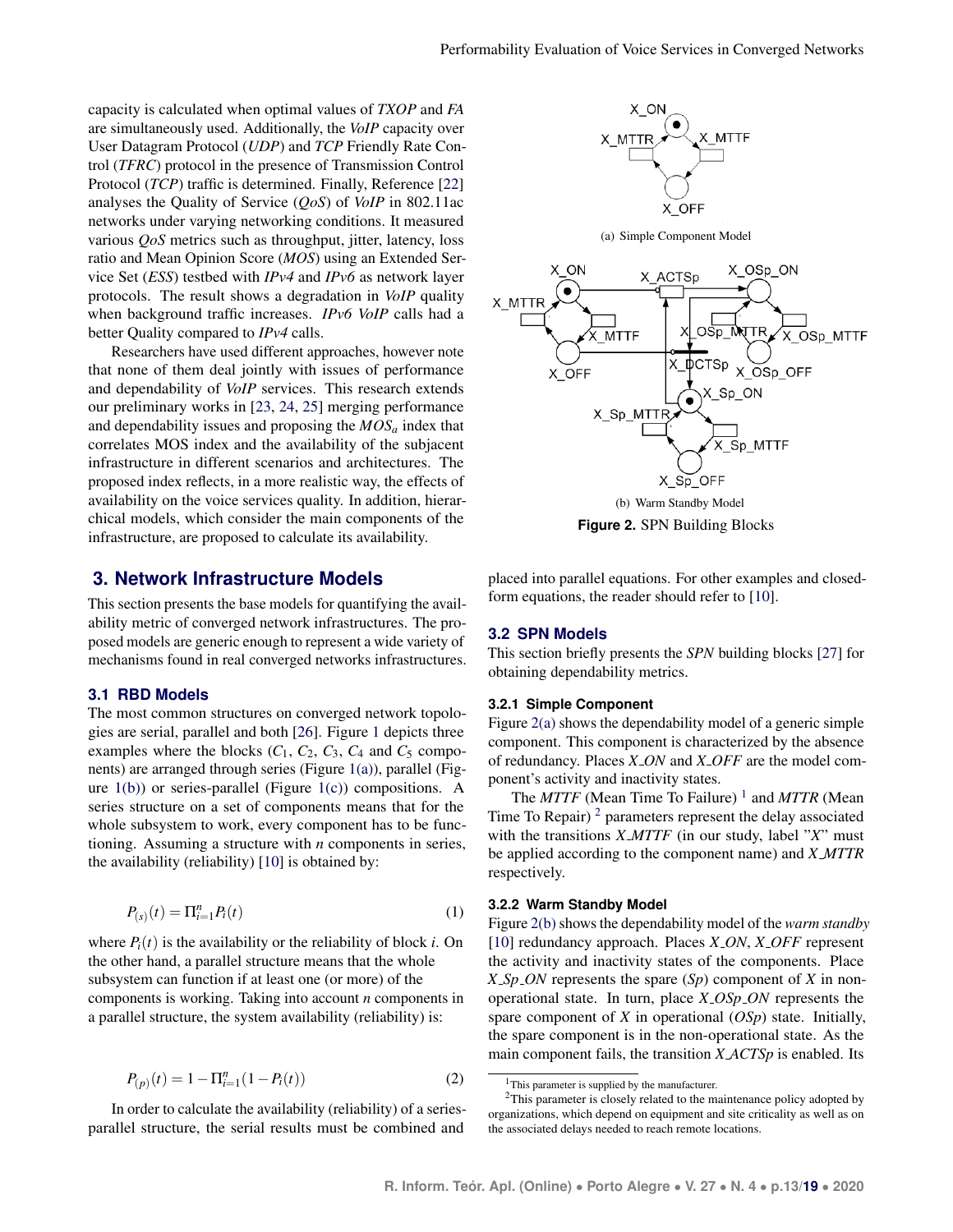firing represents the start of operation of the spare component. This time period is named Mean Time To Activate (*MT TAw*). Immediate transition *X DCTSp* represents the return to initial condition.

The *MTTR* parameter represents the delay associated with the *X MTTR*, *X Sp MTTR* and *X OSp MTTR* transitions. The *MTTF* parameter of each component represents the delay associated to the *X MTTF*, *X Sp MTTF* and *X OSp MTTF* transitions. In this work, it is considered that the transition *X Sp MTTF* has a delay 50% higher than transition *X OSp MTTF*. the subjacent infrastructure. The timed transitions are exponentially distributed and have a single server concurrency policy.

# <span id="page-3-0"></span>**4. Evaluation Methodology**

This section presents the proposed methodology that aims the analysis of performance and dependability issues of converged networks. It consists of seven macro activities: *Problems and Components Definition*, *Obtaining Information*, *Model Generation and Metrics Mapping*, *Validation of the Model*, *Calculating the MOS<sup>a</sup> index*, *Evaluation of the Scenarios* and *Results Analysis* (see Figure [3\)](#page-4-0).

The first activity determines the problem together with its scope. At the end of this activity, two artifacts are obtained, namely: Problem Diagram and the considered Metrics. Problem Diagram is a document that contains aspects of the infrastructure under analysis such as: its topology, interconnection and component dependencies, component definitions and hardware settings. The second artifact, the set of metrics, defines the indicators used to analyze the dependability and performance aspects of the system. The main metrics are the voice packet loss rate, that it is used to calculate the *MOS* index of a voice connection [\[3\]](#page-6-2), and the steady state availability of the subjacent infrastructure.

Information about the components is obtained in the *Obtaining Information* activity. For dependability models, information is related to the following parameters: *MTTF* and *MTTR*. In turn, the parameters of the performance models components are configured in accordance with each defined scenario and refers to different queuing policies, *CODECs* etc.

In the *Models Generation and Metrics Mapping* activity, the artifacts generated are the models (performance and dependability) and their metrics. It is accomplished by modeling each system component and composing them through composition rules. This activity also takes into account the metrics mapping that represent the metrics through expressions depicted by elements of each model. Regarding dependability models, this work adopts a hybrid modeling strategy [\[28\]](#page-8-3) that considers the advantages of both *RBD* and *SPN*. Such a hierarchical approach is adopted to mitigate the complexity for representing large systems that can generate the state space explosion problem [\[29\]](#page-8-4) for some state based models.

The activity *Validation of the Model* analyzes and carries out the adjustments when necessary. It concerns the evaluation of metrics considering performance and dependability

scenarios. The checkpoint means that the models are mature enough to be evaluated according to established criteria. The end of this activity is reached when one or more models are obtained to solve the problems described.

After *Validation of the Model* activity, the *Calculating the MOS<sup>a</sup> index* activity can be conducted. From the obtained metrics, it is calculated the *MOS<sup>a</sup>* index (see Equation [3\)](#page-3-2) that relates the MOS index of a scenario *i*, obtained through the voice packet loss rate, with the steady state availability (A) of

<span id="page-3-2"></span>
$$
MOSa_i = MOS_i \times A \tag{3}
$$

Then, the *Evaluation of the Scenarios* activity can be conducted. For evaluation purposes of the *MOS<sup>a</sup>* index, the parameters used for the *MOS* index will be considered. [\[30\]](#page-8-5) says that a *MOS* rating above 4.0 matches the level of quality available in the current Public Switched Telephone Network (*PSTN*), a rating above 4.3 corresponds to the best quality, where users are very satisfied, and a rating between 4.0 and 4.3 corresponds to a high quality level, where users are satisfied. A *MOS* rating between 3.6 and 4.0 corresponds to a medium quality level, in which some users are dissatisfied. A *MOS* rating in the range between 3.1 and 3.6 corresponds to a low level of quality, where many users are dissatisfied. At a *MOS* rating in the range between 2.6 and 3.1, the level of quality is poor, and nearly all users are dissatisfied. Finally, a *MOS* below 2.6 is not recommended. Regarding availability, [\[31\]](#page-8-6) states that a system with an availability of 99.999% is classified as *high availability* system. On the other hand, an availability of 90% and 99.0% classifies the system as unmanaged and managed respectively.

Finally, in the *Results Analysis* activity, the results obtained are interpreted and explained by adopting an appropriate vocabulary to the customer background and objectives.

# <span id="page-3-1"></span>**5. Case Study**

In this section our goal is a analysis of the voice services considering the influence of different *CODECs*, queuing policies and redundancy mechanisms on the their quality through different architectures and scenarios that were built to obtain performance and dependability results. The evaluation scenarios are similar to those obtained in small and medium enterprise networks.

Our work is based on two architectures (see Figure [4\)](#page-5-1) [\[27\]](#page-8-2). Figure [4\(a\)](#page-5-2) shows the simulation environment of the first architecture (architecture *A*1). If a component (Router  $R_1$ , Link  $L_1$  or Router  $R_2$ ) fails, the system goes down. Figure [5\(a\)](#page-6-14) shows the respective dependability model that adopts a hierarchical approach. In the upper layer, each component is modeled as a block in a series structure. The lower level models represent the routers (Router  $R_1$  or Router  $R_2$ ) in a series structure.

In turn, Figure [4\(b\)](#page-5-3) shows the simulation environment of the Architecture  $A_2$ . This architecture is similar to  $A_1$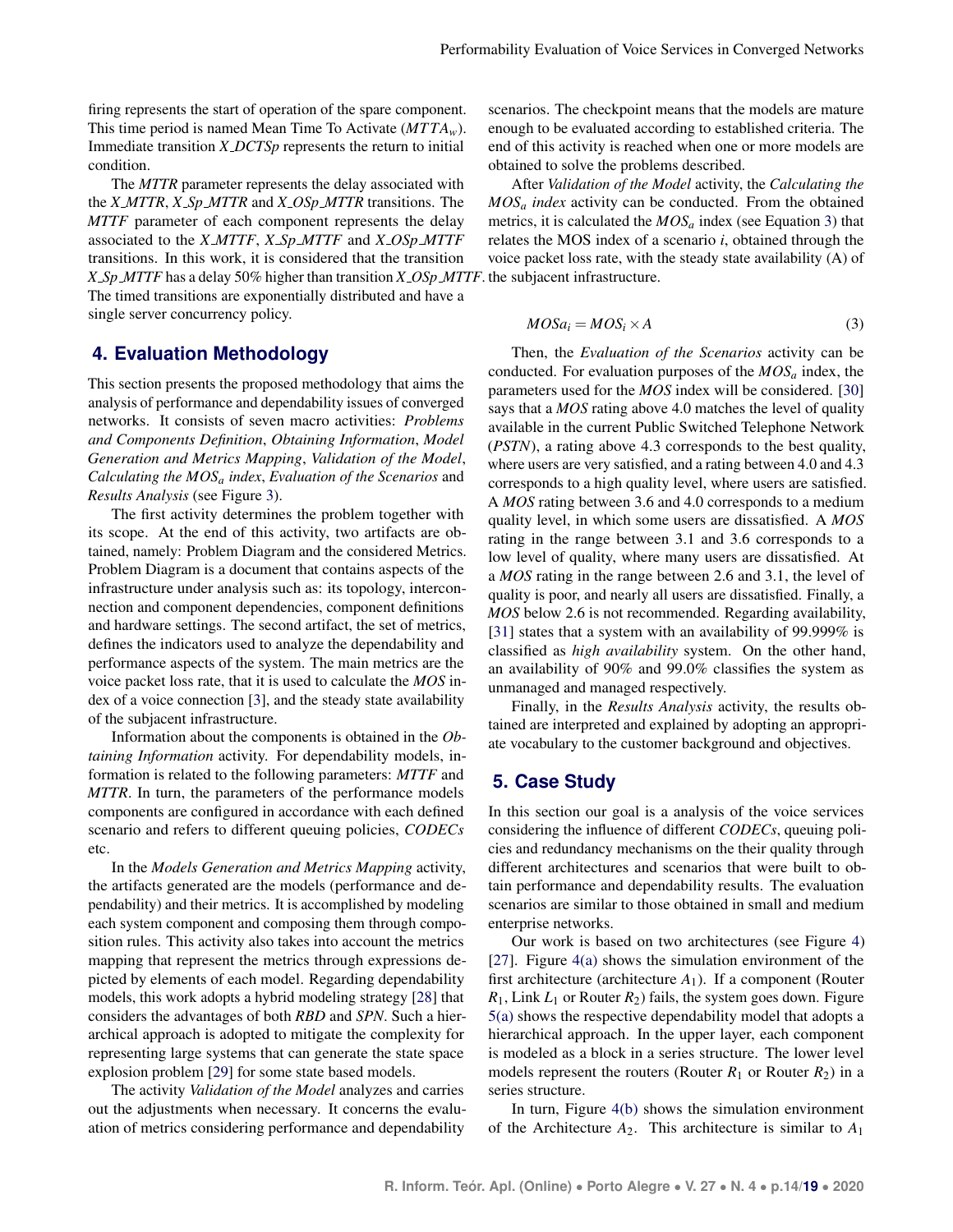<span id="page-4-0"></span>

and was obtained through the insertion of a redundant link (Link *L*2) that is configured as a spare that adopts the *warm standby* redundancy mechanism, such that when the primary link (Link *L*1) fails, the spare link assumes the role of the primary one. After recovery, the system returns to the initial state. If a router (Router  $R_1$  or Router  $R_2$ ) or both links fail, the system goes down. The dependability model adopts a hierarchical approach (see Figure [5\(b\)\)](#page-6-15). The upper level model is a *RBD* and the lower level models are *RBD* and *SPN*. The *SPN* model represents the *warm standby* redundancy approach between the primary and spare links (see Figure [2\(b\)\)](#page-2-2). Table [1](#page-5-4) shows the parameters used in the dependability models of the architectures *A*<sup>1</sup> and *A*2.

In the simulation environments, the *IP* phones are responsible for the voice connections and the machines generate the data traffic. The *IP* phones generate voice traffic with different *CODECs* (G.711 and G.729). Table [2](#page-5-5) shows that G.711, titled Pulse Code Modulation (*PCM*), uses the most bandwidth, whereas it introduces the least amount of latency. These factors have made *PCM* inexpensive to deploy and highly effective in transporting voice traffic over long distance. By contrast, G.729, described as coding of speech at 8Kbit/s using code-excited linear prediction speech code (*CS-ACELP*), provides significant bandwidth savings at the expense of increased latency.

It will be used six, eight, ten or twelve machines in different scenarios in order to analyze the behavior of voice traffic with the increase of data traffic. Each machine, connected on router *R*1, generates *ICMP* packets with *1432 bytes* at a rate of one packet per second.

The serial interfaces 1 (Architectures  $A_1$  and  $A_2$ ) and 3 (Architecture  $A_2$ ) were chosen for the configuration of the queuing policies custom queuing (*CQ*) and priority queuing (*PQ*) due to the fact that they are the critical points where the voice and data traffic will dispute the access to the network resources. The analysis of each performance scenario will be done in these interfaces considering the resulting *MOS* index from the voice packet loss ratio in a time of one minute. This index is calculated considering different *CODECs* (G.711 and G.729), number of machines generating data traffic and network resources configured.

The different network resources were attributed through

the queuing policies *CQ* and *PQ*. *CQ* allows a custom configuration of resources in an interface to different applications. It allows configuration of a specified number of *bytes* to be forwarded from a queue each time that queue has been serviced. It has sixteen possible queues. A maximum number of packets per queue can be specified [\[8\]](#page-6-7). In our work, *CQ* was configured with two queues, one queue for voice and one queue for data and attributed different network resources for each one.

*PQ* provides static allocation of network resources in an interface. It has a set of queues and a scheduler that empties them in priority sequence. When asked for a packet, the scheduler inspects the highest priority queue and, if there is data present, returns a packet from that queue [\[9\]](#page-6-8). There are four output queues: *High*, *Medium*, *Normal* and *Low*. The network component places traffic in these queues, based on predefined filters. *PQ* was configured with *High* and *Medium* queues being used.

Figure [6](#page-7-11) shows the simulation results for the *PQ* queuing policy. This figure depicts the influence of the number of machines (6, 8, 10 and 12) and the influence of the queue (*High* or *Medium*) where voice traffic is configured on the *MOS<sup>a</sup>* index that considers the performance and dependability aspects.

In the Figure [6\(a\),](#page-7-12) the G.711 *CODEC* was used. When the voice traffic is configured to the *high* queue, the *MOS<sup>a</sup>* index is not influenced by the number of machines in both *A*<sup>1</sup> and *A*<sup>2</sup> architectures. This is due to the fact that the *high* queue has the highest priority. In turn, when the voice service is configured to the *medium* queue, the  $MOS_a$  index is sensitive to the increase in the number of machines. In both cases, there is a small variation of this index due to the effect of the availability of each architecture.

Figure [6\(b\)](#page-7-13) shows the behavior of the G.729 *CODEC*. This *CODEC* provides a stability of the *MOS<sup>a</sup>* index values for both *high* and *medium* queues. In turn, this index presents a small variation resulting from the effect of the availability of each architecture.

Considering *CQ* queuing policy, Figure [7](#page-8-7) shows both the influence of the allocated network resources (25,00%, 50,00% and 75,00%) to the voice traffic and the influence of the number of machines (6, 8, 10 and 12) on the *MOS<sup>a</sup>* index.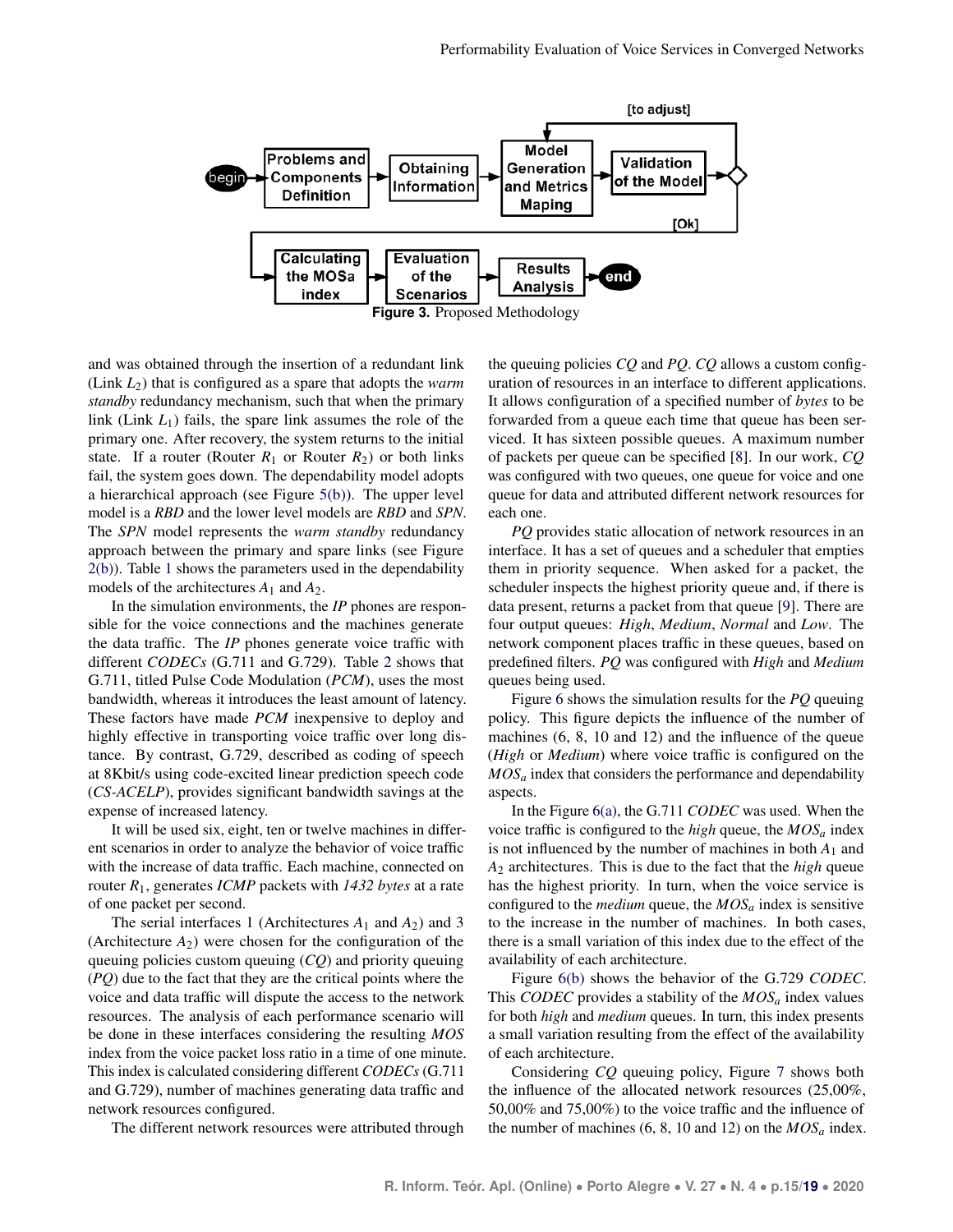<span id="page-5-2"></span><span id="page-5-1"></span>

**Figure 4.** Architectures  $A_1$  and  $A_2$ 

<span id="page-5-3"></span>

| <b>Table 1.</b> Resulting Availability and Dependability Parameters of the Architectures $A_1$ and $A_2$ |  |
|----------------------------------------------------------------------------------------------------------|--|
|----------------------------------------------------------------------------------------------------------|--|

<span id="page-5-4"></span>

| Architecture   | Availability | MTTF(R1) | MTTR(R1)       | MTTF(R2) | MTTR(R2)       | MTTF(L1) | MTTR(L1) | MTTF(L2)                 | MTTR(L2) |
|----------------|--------------|----------|----------------|----------|----------------|----------|----------|--------------------------|----------|
| A٠             | 0.9608       | 105.000  |                | 105.000  |                | 296      |          | $\overline{\phantom{a}}$ | $-$      |
| A <sub>2</sub> | 0.9985       | 105.000  | $\overline{ }$ | 105.000  | $\overline{ }$ | 296      | . .      | 296                      |          |

<span id="page-5-5"></span>

| <b>Table 2.</b> Encoding and MOS |                       |                 |                   |  |  |
|----------------------------------|-----------------------|-----------------|-------------------|--|--|
| Coding                           | <b>ITU-T Standard</b> | Bit Rate (kbps) | Coding Delay (ms) |  |  |
| <b>PCM</b>                       | G.711                 | 64              | 0.125             |  |  |
| <b>CS-ACELP</b>                  | G.729                 |                 | 20                |  |  |

In the Figure [7\(a\),](#page-8-8) the G.711 *CODEC* was used. The voice traffic has a greater sensitivity to the number of machines generating data traffic when it has 25% or 50% of the allocated network resources. On he other hand, this traffic is less sensitive when it has 75% of the allocated resources. This is demonstrated by the *MOS<sup>a</sup>* index variation. In both cases, the availability of each architecture causes a small variation of this index.

<span id="page-5-0"></span>Figure [7\(b\)](#page-8-9) shows the behavior of voice traffic when the G.729 *CODEC* was used. It is interesting to note that the voice traffic is less sensitive to variations in both allocated network resources and data traffic. The availability of each architecture also causes a small variation of this index.

# **6. Conclusion**

This work proposed simulation and analytical models to evaluate performance and dependability aspects of voice services. Several architectures and scenarios were constructed combining different number of machines, queuing policies, *CODECs* and a redundancy mechanism.

The merging of performance and dependability issues into the same problem is one of our contributions. Another relevant contribution is the proposed  $MOS_a$  index that aims to quantify the effects of the infrastructure availability on the MOS index, associated with each voice connection. This index showed that the G.711 *CODEC* has a higher sensitivity both in terms of data traffic and allocated network resources.

For future work, we plan to extend these models to include the effects of different maintenance policies, multiple repairing units as well as taking into account different recovery strategies.

# **Author contributions**

The authors contributed equally to this work.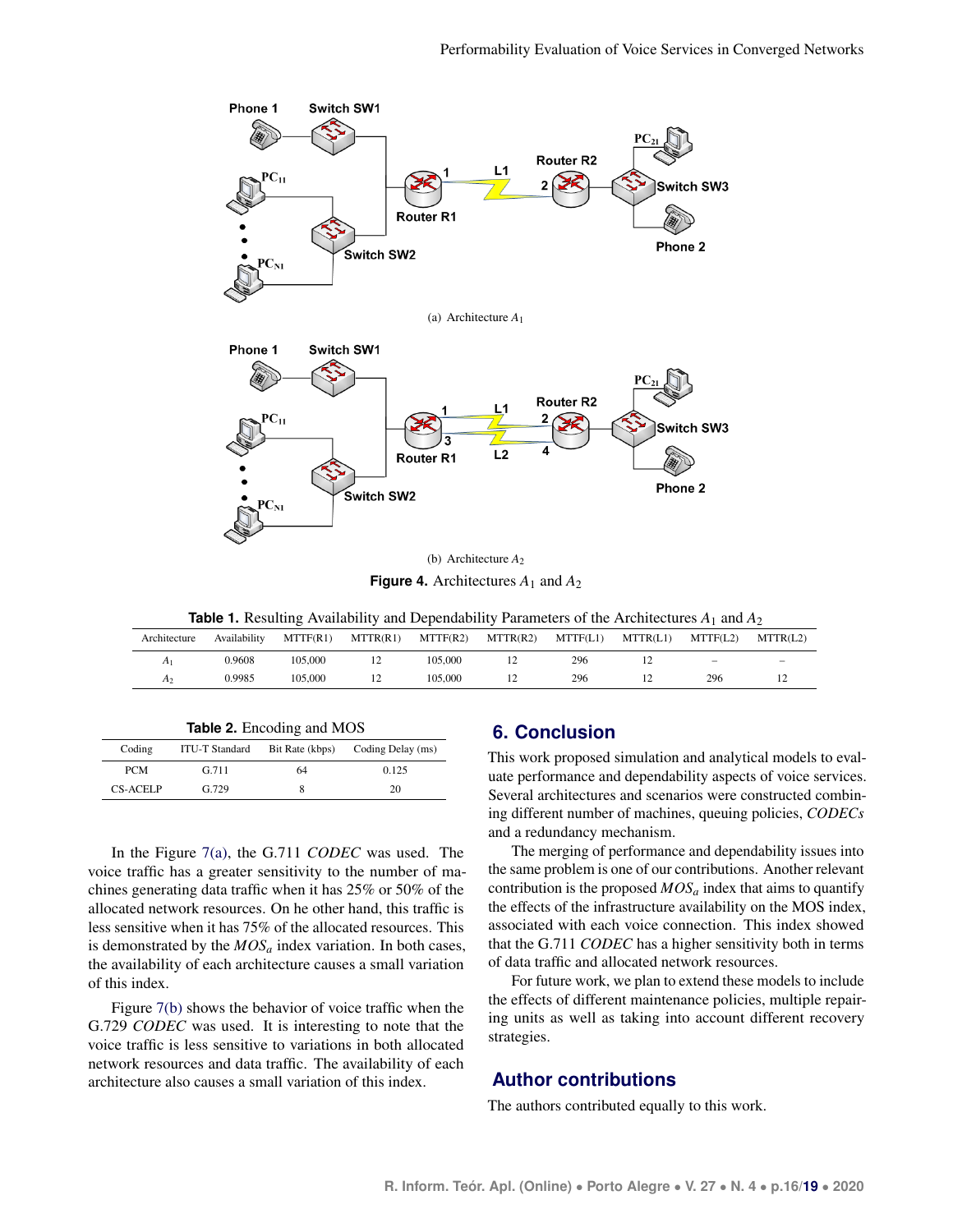<span id="page-6-14"></span>

<span id="page-6-15"></span>**Figure 5.** Hierarchical Models - *A*<sup>1</sup> and *A*<sup>2</sup>

# **References**

<span id="page-6-0"></span>[1] HEEGAARD, P.; TRIVEDI, K. Network survivability modeling. *Computer Networks*, Elsevier, v. 53, n. 8, p. 1215– 1234, 2009.

<span id="page-6-1"></span>[2] ITU-T. Recommendation P.800.1. Telephone Transmission Quality, Telephone Installations, Local Line Networks - Methods for objective and subjective assessment of quality. 2003.

<span id="page-6-2"></span>[3] RIBADENEIRA, A. F. An analysis of the MOS under conditions of delay, jitter and packet loss and an analysis of the impact of introducing piggybacking and Reed Solomon FEC for VOIP. *masterthesis - Georgia State University*, 2007.

<span id="page-6-3"></span>[4] TROUBLESHOOTER, V. Voice Quality and Bandwidth Calculator. Accessed June 20, 2019.

<span id="page-6-4"></span>[5] AVIZIENIS, A. et al. Basic concepts and taxonomy of dependable and secure computing. *IEEE Transactions on Dependable and Secure Computing*, IEEE, v. 1, n. 1, p. 11–33, 2004.

<span id="page-6-5"></span>[6] G.711, R. Pulse Code Modulation of Voice Frequencies. Recommendation G.711. 1988.

<span id="page-6-6"></span>[7] G.729, R. Coding of Speech at 8 Kbit/s using Conjugate-structure algebraic-code-excited linear-prediction (CS-ACELP). 1996.

<span id="page-6-7"></span>[8] FONG, P. et al. Configuring Cisco Voice over IP. Syngress Publishing, Inc., 2002.

<span id="page-6-8"></span>[9] BABIARZ, J.; CHAN, K.; BAKE, F. Configuration Guidelines for DiffServ Service Class. 2006.

<span id="page-6-9"></span>[10] KUO, W.; ZUO, M. Optimal reliability modeling: Principles and applications. John Wiley & Sons,Inc., 2003.

<span id="page-6-10"></span>[11] TECHNOLOGIES, G. The software that empowers network professionals. Accessed May 22, 2019.

<span id="page-6-11"></span>[12] SILVA, B. et al. Mercury: An integrated environment for performance and dependability evaluation of general system. *45th Dependable Systems and Networks Conference*, 2015.

<span id="page-6-12"></span>[13] GERMAN, R. Performance Analysis of Communicating Systems - Modeling with Non-Markovian Stochastic Petri Nets. John Wiley & Sons Inc., 2000.

<span id="page-6-13"></span>[14] MUELAS, D. et al. On the impact of TCP segmentation: Experience in VoIP monitoring. *IEEE Symposium on Integrated Network and Service Management (IM)*, p. 708–713. doi: 10.23919/INM.2017.7987363, 2017.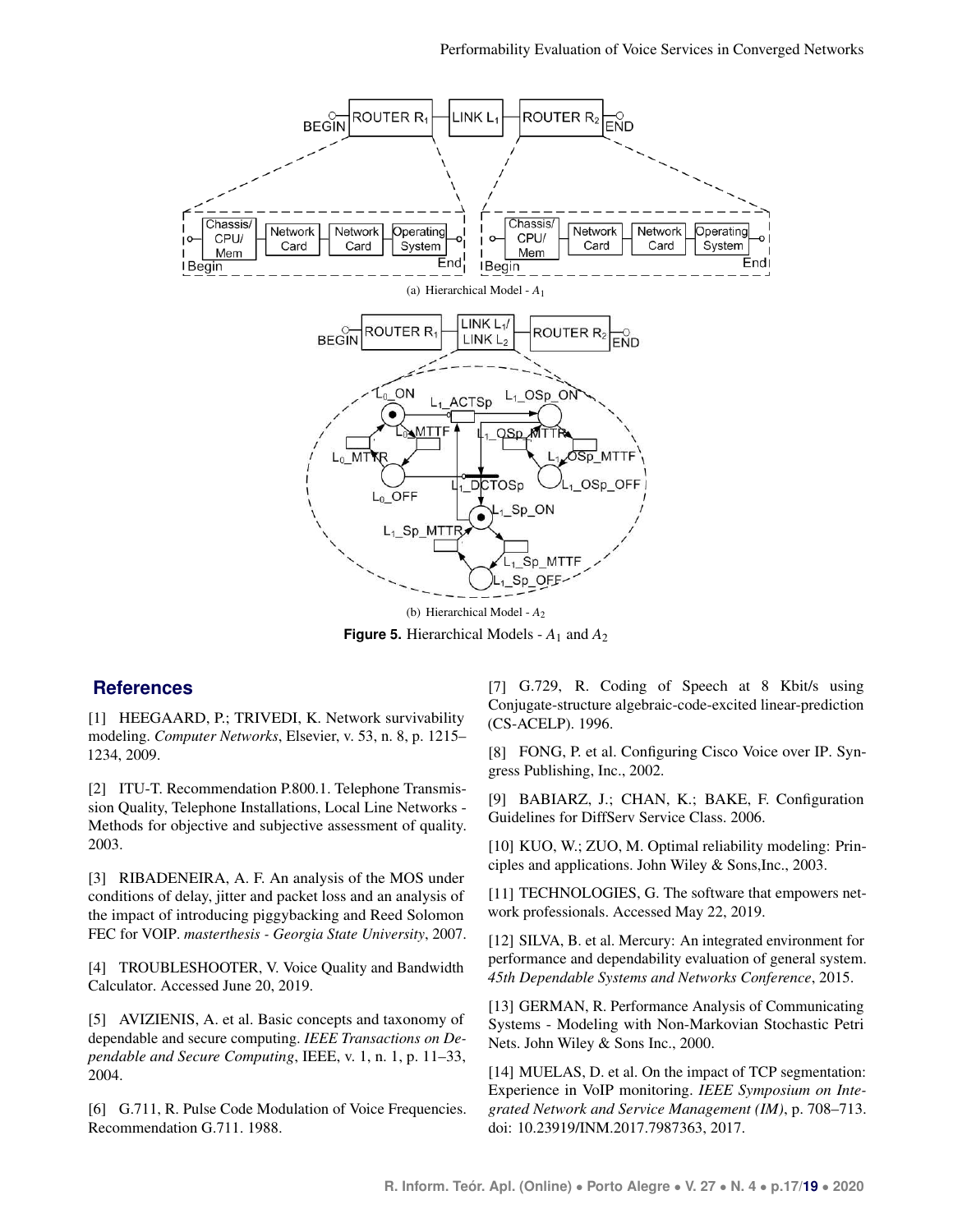<span id="page-7-12"></span><span id="page-7-11"></span>

(b) G.729 CODEC

<span id="page-7-13"></span>**Figure 6.** *MOS<sub>a</sub>* index in accordance with the availability of the subjacent infrastructures (architectures  $A_1$  and  $A_2$ )

<span id="page-7-0"></span>[15] MARZUKI, A. et al. Performances analysis of VoIP over 802.11b and 802.11e using different CODECs. *International Symposium on Communications and Information Technologies (ISCIT)*, IEEE, p. 244–248, 2010.

<span id="page-7-1"></span>[16] CHU, C. et al. Enterprise VoIP Reliability. *Networks 2006. 12th International Telecommunications Network Strategy and Planning Symposium*, IEEE, p. 1–6, 2006.

<span id="page-7-2"></span>[17] EPIPHANIOU, G. et al. Affects of Queuing Mechanisms on RTP Traffic: Comparative Analysis of Jitter, End-to-End Delay and Packet Loss. *2010 International Conference on Availability, Reliability and Security*, IEEE, p. 33–40, 2010.

<span id="page-7-3"></span>[18] HAIBEH, L.; HAKEM, N.; SAFIA, O. Performance evaluation of voip calls over manet for different voice codecs. *2017 IEEE 7th Annual Computing and Communication Workshop and Conference (CCWC)*, IEEE, p. 1–6, 2017.

<span id="page-7-4"></span>[19] ALVES, M.; JR., R. M.; FILHO, P. F. Modeling and simulation applied to capacity planning of voice gateways: a case study. *Proceedings of the Winter Simulation Conference*, IEEE, p. 3143–3154, 2014.

<span id="page-7-5"></span>[20] LABYAD, Y.; MOUGHIT, M.; A.HAQIQ. Performance analysis and comparative study of voice over ip using hybrid

codec. *International Conference on Complex Systems (ICCS)*, 2012.

<span id="page-7-6"></span>[21] SHAH, Z. et al. Effect of transmission opportunity and frame aggregation on VoIP capacity over IEEE 802.11n WLANs. *8th International Conference on Signal Processing and Communication Systems (ICSPCS)*, IEEE, p. 1–7, 2014.

<span id="page-7-7"></span>[22] TSETSE, A. et al. VoIP QoS Performance Analysis in 802.11ac Networks. *11th International Conference on Computational Intelligence and Communication Networks (CICN)*, p. 31–36. doi: 10.1109/CICN.2019.8902462, 2019.

<span id="page-7-8"></span>[23] GUIMARÃES, A.; MACIEL, P.; JR., R. M. Quantitative analysis of performability in voice and data networks. *IEEE International Conference on Systems, Man and Cybernetics*, p. 761–768, 2010.

<span id="page-7-9"></span>[24] GUIMARÃES, A.; MACIEL, P.; JR., R. M. Dependability and performability modeling of voice and data networks. *IEEE Latin-American Conference on Communications*, p. 1–6, 2011.

<span id="page-7-10"></span>[25] GUIMARÃES, A.; MACIEL, P.; JR., R. M. Quantitative analysis of dependability and performability in voice and